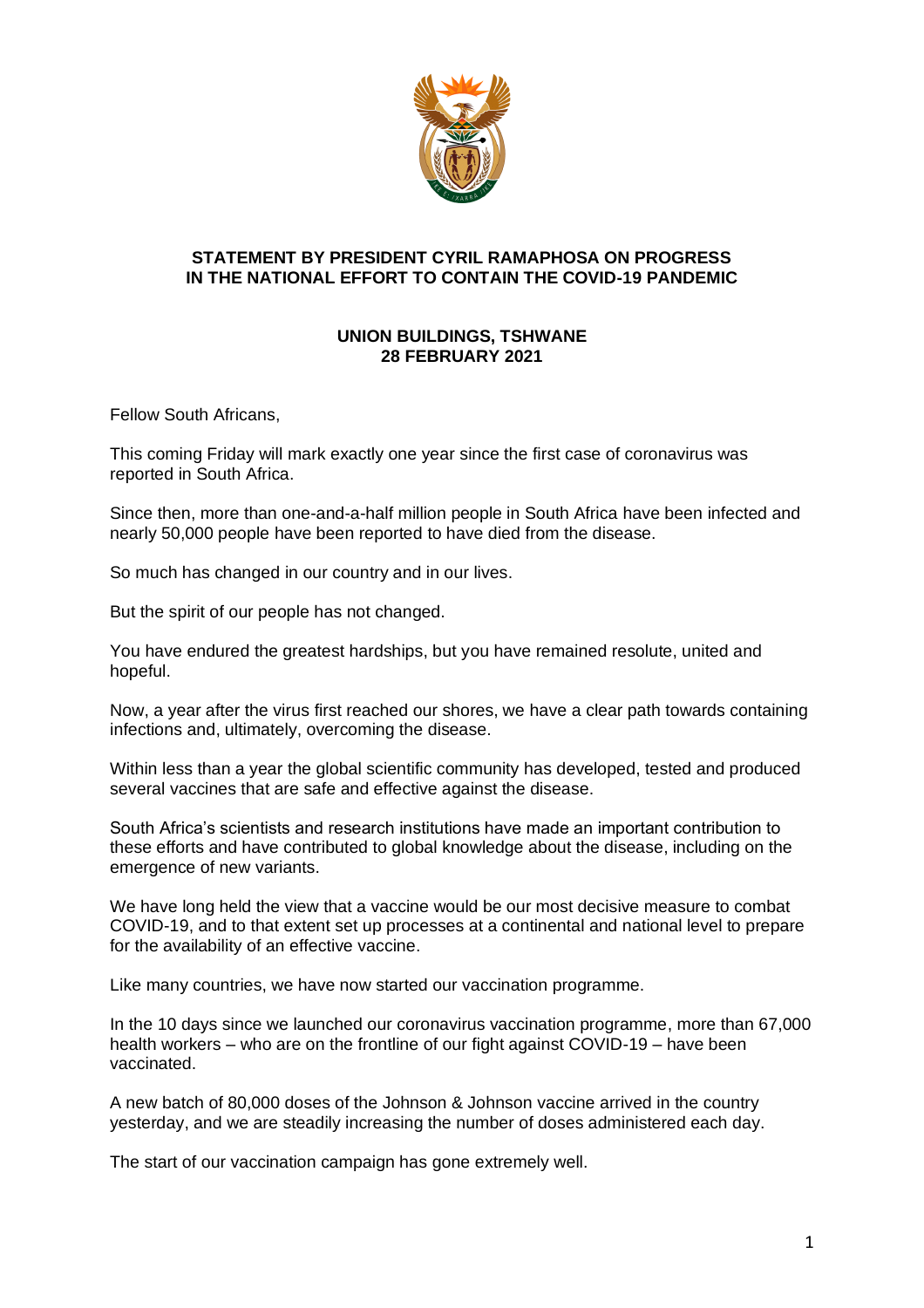It has shown what we can achieve when we work together as government, the scientific community and the private sector.

All provinces have established vaccination sites and have put in place plans for the expansion of the programme as it gains momentum.

The number of sites that will be available for vaccination will be expanded next week from 17 sites to 49 sites.

Of the 49 sites, 32 will be at public hospitals and 17 sites in private hospitals.

This includes sites in rural areas to improve access to rural healthcare workers.

Once the vaccination of healthcare workers has been completed, we will begin with phase two of the vaccine roll-out in late April or early May.

Phase two will include the elderly, essential workers, persons living or working in institutional settings and those with co-morbidities.

For this phase, we will be activating many more sites for vaccination in the public and private healthcare sector so that we can reach as many people in the shortest possible time.

We have recently signed an agreement with Johnson & Johnson to secure 11 million doses.

Of these doses, 2.8 million doses will be delivered in the second quarter and the rest spread throughout the year.

We have also secured 20 million doses from Pfizer, which will be delivered from the second quarter.

Additionally, we have secured 12 million vaccine doses from the COVAX facility and are in the process of finalising our dose allocation from the African Union.

We are in constant contact with various other vaccine manufacturers to ensure that we have the necessary quantities of vaccines when we need them.

Fellow South Africans,

When I last addressed the nation, at the beginning of this month, the country had passed the peak of the second wave of coronavirus infections.

Driven by a new variant of the virus, the second wave was far more devastating and caused greater loss of life than the first wave.

The country has now clearly emerged from the second wave.

New infections, admissions to hospital and deaths have fallen significantly and continue to decline steadily.

In the week that has just passed, the country recorded just under 10,000 new infections.

A month ago, in the last week of January, the country recorded over 40,000 new cases.

And a month before that, in the last week of December, the country recorded close to 90,000 new cases.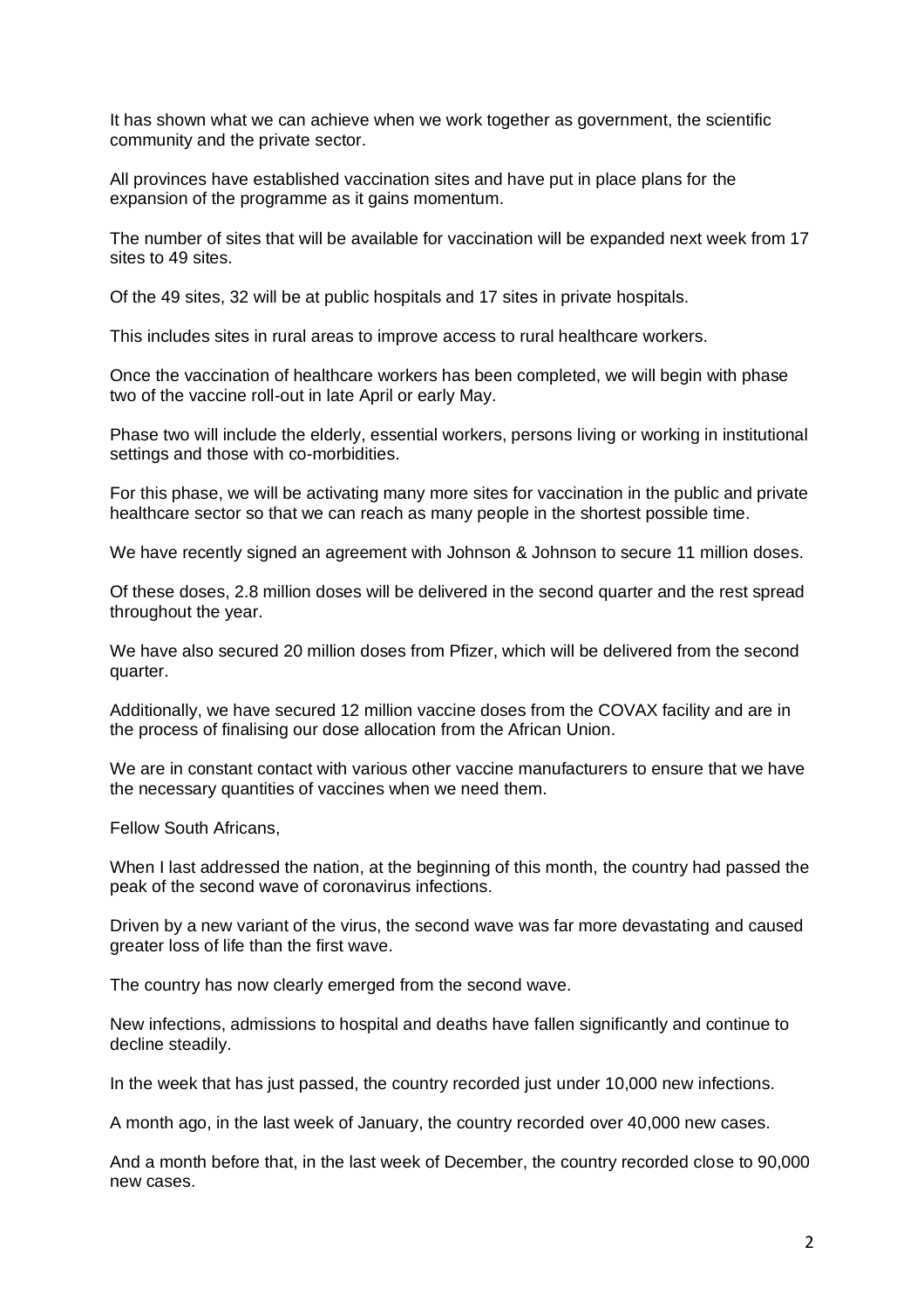This dramatic decline in cases over eight weeks is due to a combination of the public health measures introduced, changes in behaviour and accumulating immunity in those who became infected in our communities.

We were able to emerge from the second wave because most people adhered to the tighter restrictions and observed the basic health protocols, including wearing masks in public and social distancing.

The measures we had to put in place in December were necessary to contain infections and prevent our health facilities from being overwhelmed.

They were necessary to save lives.

We had to undertake these measures knowing that they placed restrictions on the daily lives of everyone in this country. They caused great inconvenience to many.

And while we made every effort to keep the economy open, we also knew that there were parts of the economy that would be affected and that wouldn't be able to operate fully.

Our approach has always been that such restrictions should not remain in place longer than is absolutely necessary to contain the disease.

Due to the decline in infections, the country can now ease some of the restrictions on movement and activity.

Once again, we do so cautiously.

Even after a sustained period of relatively low transmission, we have seen how the number of new infections can rise rapidly and without warning.

Based on an assessment of the current state of the pandemic in the country, Cabinet decided earlier today to move the country from Coronavirus Alert Level 3 to Alert Level 1.

The new alert level will come into effect later this evening once the regulations have been gazetted.

This will mean that:

- The hours of the curfew will now be from 12 midnight to 4am.
- Gatherings will be permitted, subject to limitations on size, adherence to social distancing and other health protocols.

These include religious, social, political and cultural gatherings.

The maximum number of people allowed at any gathering is 100 people indoors or 250 people outdoors.

Where the venue is too small to accommodate these numbers with appropriate social distancing, then no more than 50 per cent of the capacity of the venue may be used.

- Night vigils or other gatherings before or after funerals are still not permitted.
- Nightclubs will remain closed.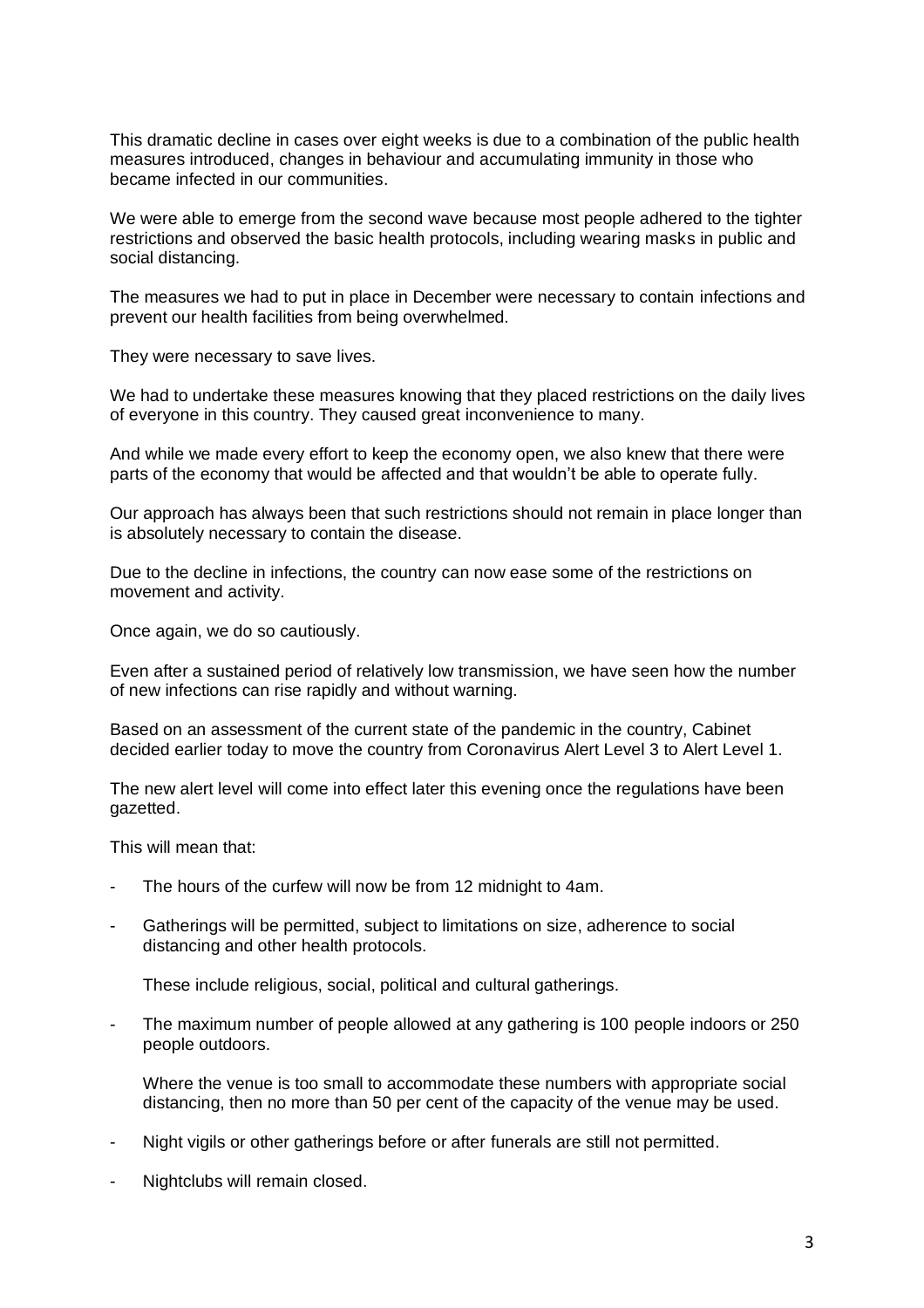- The sale of alcohol will be permitted, according to normal licence provisions. However, no alcohol may be sold during the hours of curfew.
- The wearing of masks in public places is still mandatory, and failure to wear a mask when required remains a criminal offence.
- The 33 land border posts that have been closed throughout this period will remain closed, while the other 20 will remain open.
- Only five airports will be open for international travel with standard infection control measures.

These are OR Tambo, Cape Town, King Shaka, Kruger Mpumalanga and Lanseria airports.

As we ease restrictions, we cannot let our quard down.

The few remaining restrictions under Alert Level 1 are meant to maintain low levels of infections and, in particular, to prevent super-spreading events.

The new variant – known as  $501Y_v2 - i$  is now the dominant variant in the country.

Because the new variant is transmitted more easily, it has the potential to infect more people, place a greater strain on our health system and lead to a greater loss of life.

Therefore, social distancing is even more critical.

Wearing a mask and avoiding crowds is even more important.

And it is now even more important that we all download the COVID Alert SA mobile app onto our cellphones.

Nearly two million South Africans are already using the COVID Alert SA mobile app to be notified if they are exposed to the virus.

Please go for a test if you have any symptoms of COVID-19.

These measures are not merely to protect each of us but to also protect those we love and care for.

Following these measures is about protecting yourself, your family and your community.

It is about being responsible and caring.

We must continue these measures even as more and more people are vaccinated.

Vaccines significantly reduce the likelihood of a person developing symptoms and becoming seriously ill, and they reduce the overall rate of infection in a population.

We therefore need to see vaccines as one of the measures that we have in our coronavirus toolkit to contain the pandemic.

As we have said in the past vaccines are now the most effective measure that we have.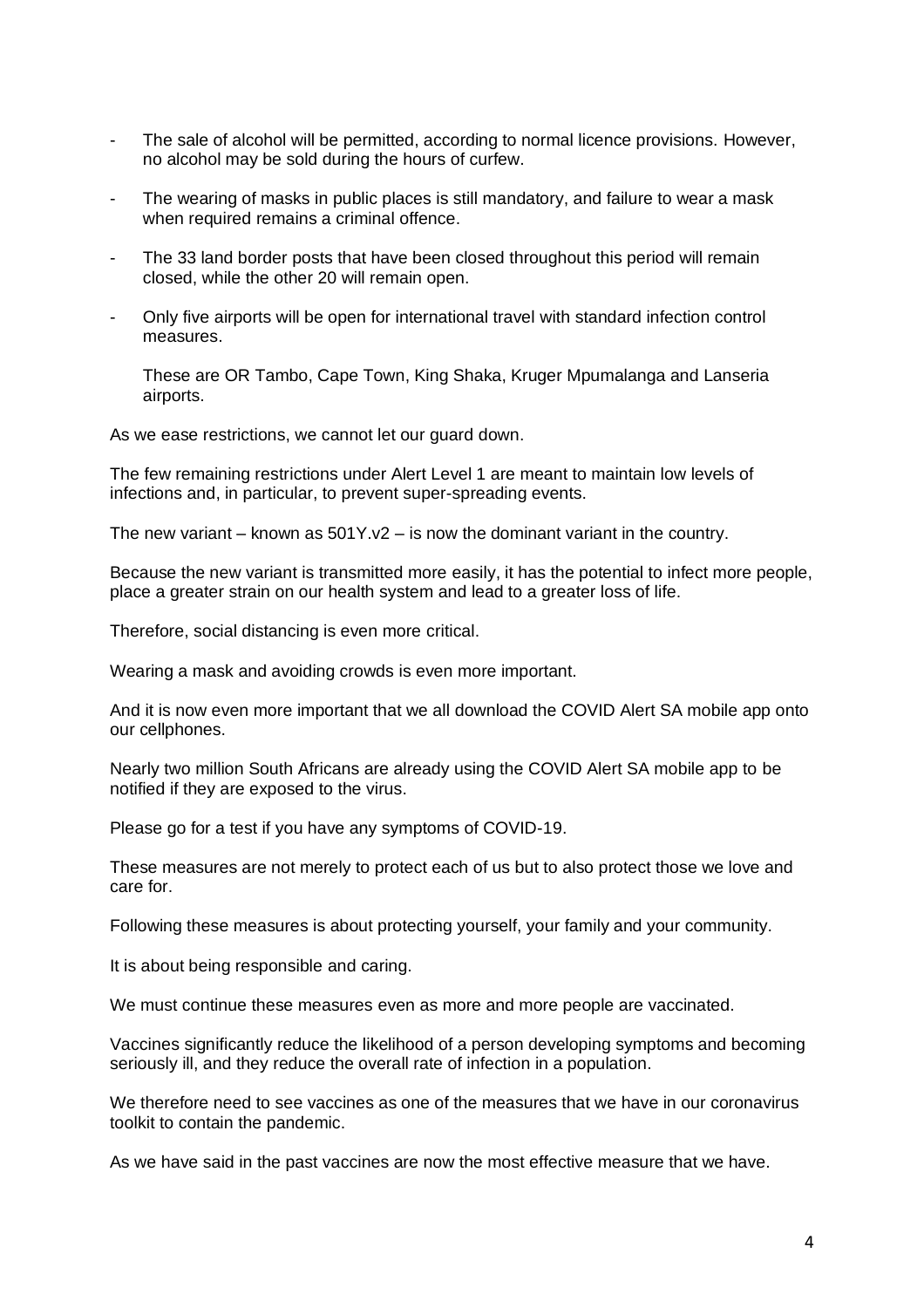Still, we will only be able to ultimately overcome the pandemic if we continue to practice all the other prevention measures as well.

We must do all this both so that we defeat the pandemic and so that we can accelerate our economic recovery.

We must do this to restore our country to growth and get people back into work.

Even as economic activity returns, even as we roll out our employment stimulus and infrastructure investment programmes, even as we undertake economic reforms with greater urgency, many businesses are still struggling.

Many people still do not have their jobs back and many households are still feeling the effect of having lost much of their income.

As I announced in the State of the Nation Address, we have therefore extended the period for the Special COVID-19 Grant by a further three months, until the end of April.

We have also extended the UIF's special COVID-19 wage support benefit until 15 March 2021 for those sectors of the economy that have not been able to operate over this period.

These measures have been shown to be effective at reducing the economic impact of the pandemic on some of the most vulnerable in our society.

Our country's public finances are, however, extremely constrained, and we cannot keep such relief measures in place indefinitely.

The return to Alert Level 1 means that most of the remaining restrictions on economic activity have been removed.

We expect this to lead to higher consumption spending, bolstered by the steady recovery in employment.

We expect businesses to implement the plans they may have put on hold.

As we undertake further structural reforms, this will entrench the green shoots we have begun to see in the economy.

That is why all our energy and effort must now go into growing the economy – and this includes keeping infections down.

For this reason, among others, the easing of restrictions should not be viewed as a reason to abandon precautions.

The threat of a third wave is constantly present, as is the threat of yet more new variants.

As we witnessed last year, our actions as individuals and as a collective will determine whether and how soon we experience a resurgence of the virus.

In the meantime, the virus continues to circulate in our families, our workplaces and our communities.

As our vaccination campaign gathers pace, we must continue to exercise extreme caution to protect ourselves and others.